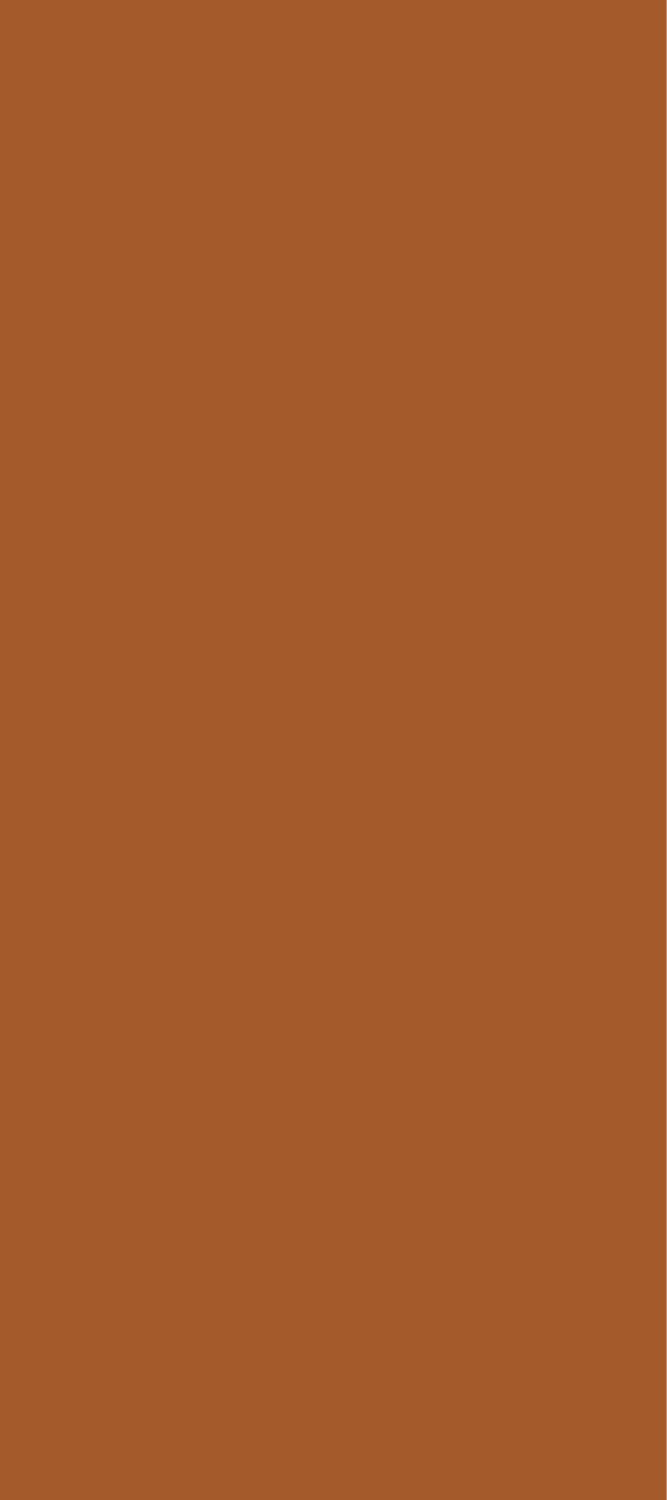# Neurological Diagnostic Tests and Procedures

Diagnostic tests and procedures are vital tools that help physicians confirm or rule out a neurological disorder or other medical condition. A century ago, the only way to make a definite diagnosis for many neurological disorders was to perform an autopsy after someone had died. Today, new instruments and techniques allow scientists to assess the living brain and monitor nervous system activity as it occurs. Doctors now have powerful and accurate tools to better diagnose disease and to test how well a particular therapy may be working.

Perhaps the most significant changes during the past 10 years have occurred in genetic testing and diagnostic imaging. Much has been learned from sequencing the human genome (the complete set of a person's genes) and developing new technologies that detect genetic mutations. Improved imaging techniques provide highresolution images that allow physicians to view the structure of the brain. Specialized imaging methods can visualize changes in brain activity or the amounts of particular brain chemicals. Scientists continue to improve these methods to provide more detailed diagnostic information.

Researchers and physicians use a variety of diagnostic imaging techniques and chemical and metabolic tests to detect, manage, and treat neurological disease. Many tests can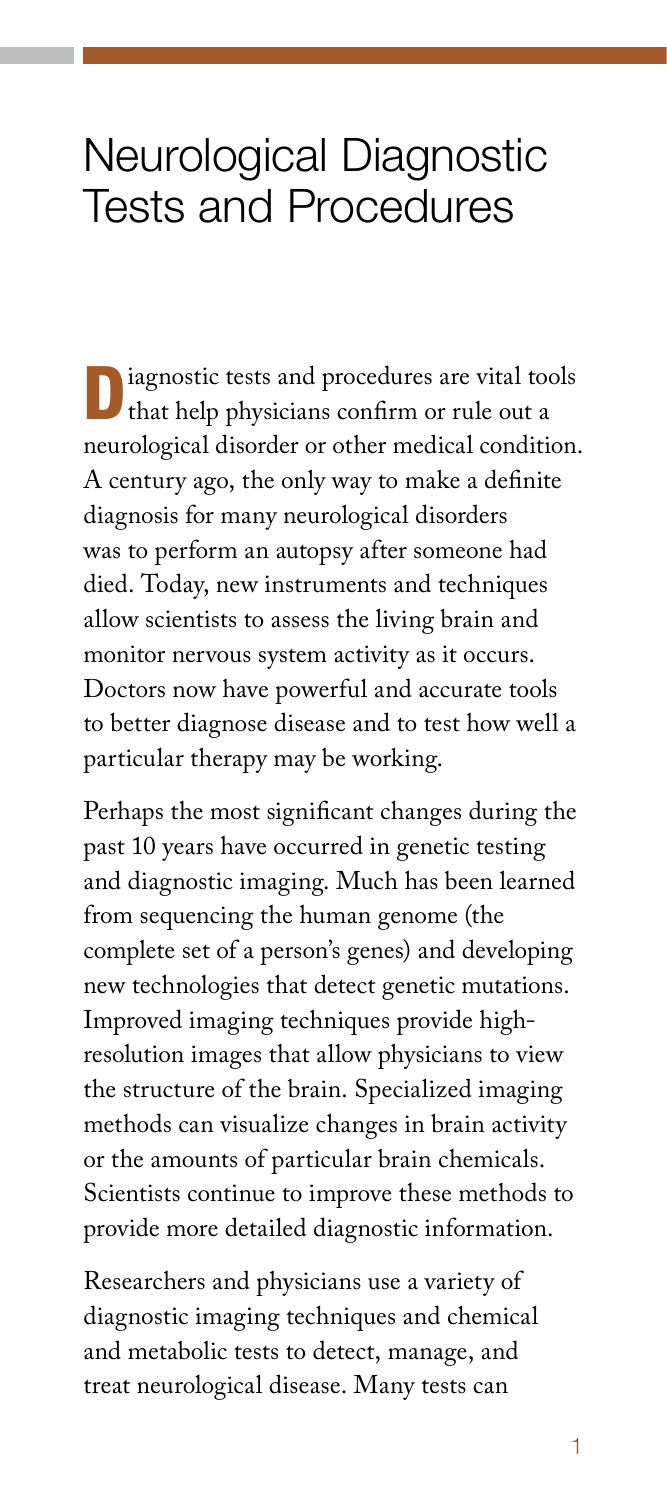be performed in a physician's office or at an outpatient testing facility, with little if any risk to the person. Some procedures are performed in specialized settings to determine particular disorders or abnormalities. Depending on the type of test, results may be immediate or may take time to process.

### What is a neurological examination?

A *neurological examination* assesses motor and sensory skills, hearing and speech, vision, coordination, and balance. It may also test mental status, mood, and behavior. The examination uses tools such as a tuning fork, flashlight, reflex hammer, and a tool for examining the eye. The results of the neurological examination and the person's history are used to determine a list of possibilities, known as the differential diagnosis, that help determine which additional diagnostic tests and procedures are needed.

### What are some of the more common screening tests?

*aboratory tests* of blood, urine, or other body fluids may help doctors diagnose disease, understand disease severity, and monitor levels of therapeutic drugs. Certain tests, ordered by the physician as part of a regular check-up, provide general information, while others are used to identify specific health concerns. For example, blood tests can provide evidence for infections, toxins, clotting disorders, or antibodies that signal the presence of an autoimmune disease. Genetic testing of DNA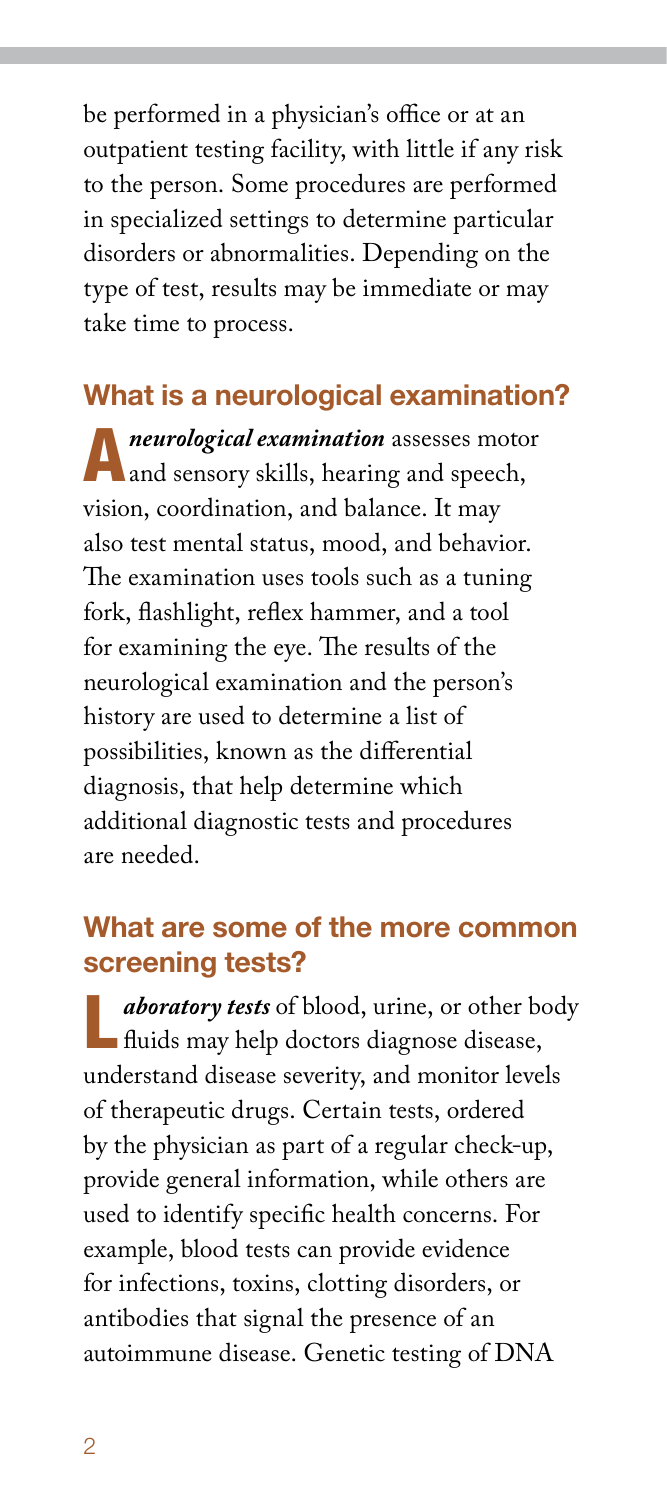extracted from cells in the blood or saliva can be used to diagnose hereditary disorders. Analysis of the fluid that surrounds the brain and spinal cord can detect meningitis, encephalitis, acute and chronic inflammation, viral infections, multiple sclerosis, and certain neurodegenerative disorders. Chemical and metabolic testing of the blood can indicate some muscle disorders, protein or fat-related disorders that affect the brain and inborn errors of metabolism. Blood tests can monitor levels of therapeutic drugs used to treat epilepsy and other neurological disorders. Analyzing urine samples can reveal toxins, abnormal metabolic substances, proteins that cause disease, or signs of certain infections.

*Genetic testing* of people with a family history of a neurological disease can determine if they are carrying one of the genes known to cause the disorder. Genetic counseling may help people understand the purpose of the tests and what the results could mean. Genetic testing that is used for diagnosis or treatment should be done in a laboratory that has been certified for clinical testing. Clinical testing can look for mutations in specific genes or in certain regions of several genes. This testing may use a panel of genes for a specific type of disease (for example, infant-onset epilepsy) or a test known as whole exome sequencing. Exomes are the parts of the genome formed by exons, which code for proteins. Exome sequencing may take several months to analyze. Clinicians and researchers also sequence whole exomes or whole genomes to discover new genes that cause neurological disorders. These genes may eventually be used for clinical testing in more focused panels.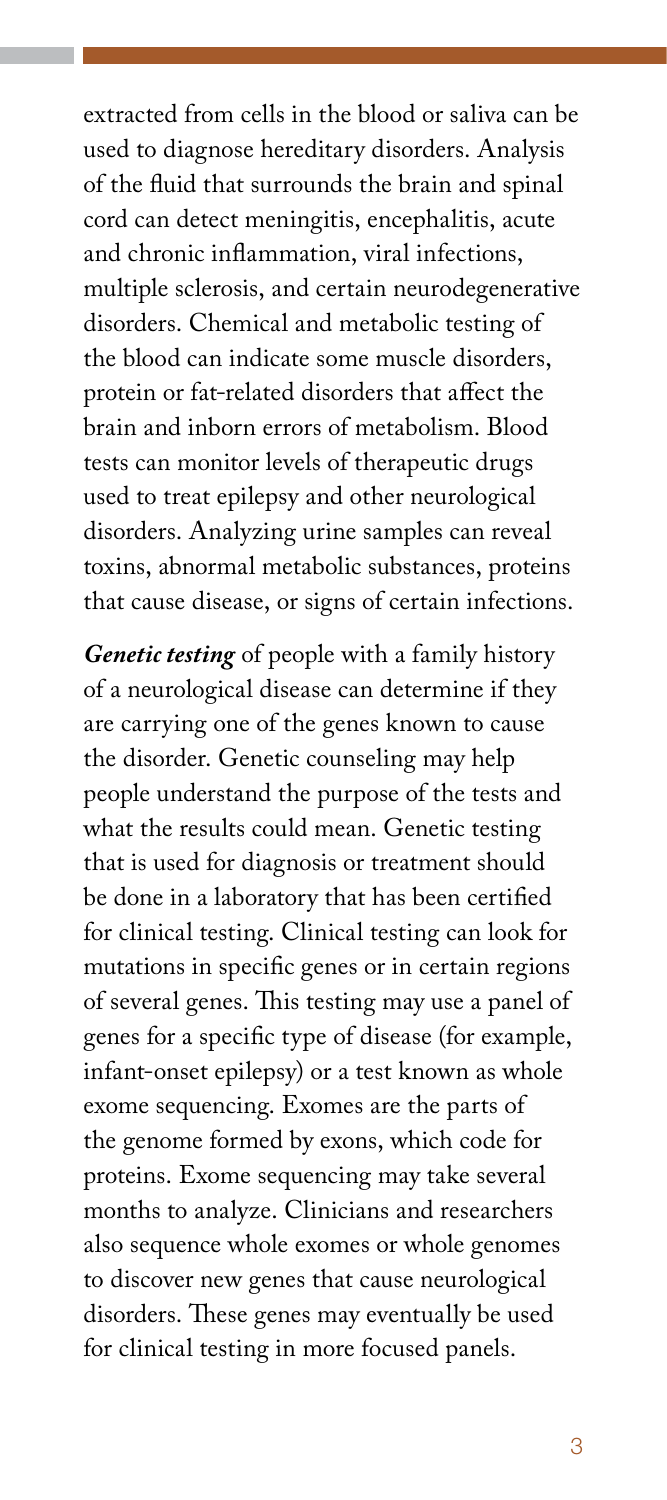Prenatal genetic testing can identify many neurological disorders and genetic abnormalities in utero (while the child is inside the mother's womb).

- The mother's blood can be screened for abnormalities that suggest a risk for a genetic disorder. Cell-free DNA from the mother's blood can also be used to look for Down syndrome and some chromosomal disorders.
- Doctors may also use a type of blood test called a *triple screen* in order to identify some genetic disorders, including trisomies (disorders such as Down syndrome in which the fetus has an extra chromosome) in an unborn baby. A blood sample is taken from a pregnant woman and tested for **three substances:** *alpha-fetoprotein*, *human chorionic gonadotropin*, and *estriol*. The test is performed between the 15<sup>th</sup> and 20<sup>th</sup> week of pregnancy. It usually takes several days to receive results from a triple screen. Abnormal results of a triple screen may indicate a possible problem such as spina bifida (the incomplete development of the brain, spinal cord, or the cord's protective coverings) or a chromosome abnormality. However, the test has many false positive results, so additional testing is needed to confirm if there is a problem.
- *Amniocentesis* is usually done at 14-16 weeks of pregnancy. It tests a sample of the amniotic fluid in the womb for genetic defects (the cells found in the fluid and the fetus have the same DNA). Under local anesthesia, a thin needle is inserted through the woman's abdomen and into the womb. About 20 milliliters of fluid (roughly 4 teaspoons) is withdrawn and sent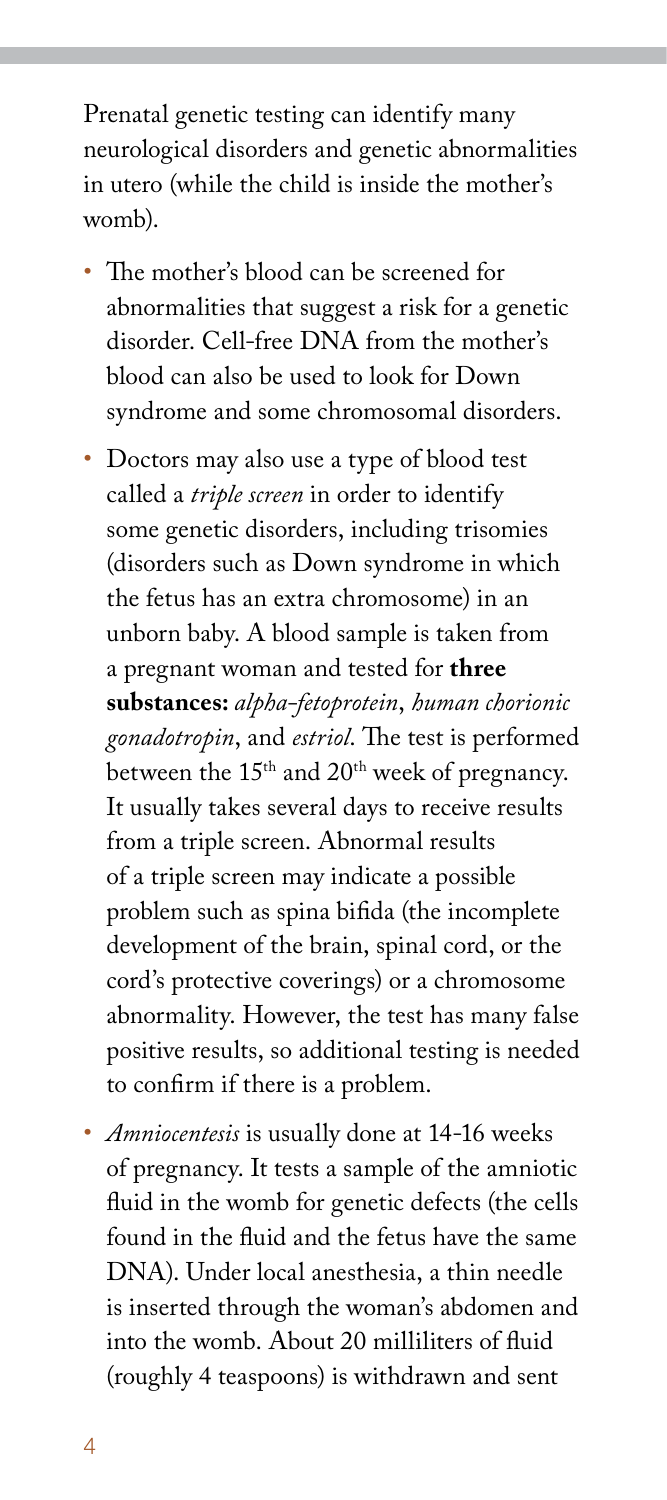to a lab for evaluation. Test results often take 1-2 weeks.

• *Chorionic villus sampling* is performed by removing and testing a very small sample of the placenta during early pregnancy. The sample, which contains the same DNA as the fetus, is removed by catheter or fine needle inserted through the cervix or by a fine needle inserted through the abdomen. Results are usually available within 2 weeks.

*Brain scans* include several types of imaging techniques used to diagnose tumors, blood vessel malformations, stroke, injuries, abnormal brain development, and hemorrhage in the brain. Types of brain scans include computed tomography (CT), magnetic resonance imaging (MRI), positron emission tomography (PET), and single proton emission (SPECT) scans.

• *Computed tomography* (CT scan) uses X-rays to produce two-dimensional images of organs, bones, and tissues. A CT scan can aid in proper diagnosis by showing the area of the brain that is affected. CT scans can be used to quickly detect hemorrhage in the brain and to determine if someone who has had a stroke can safely receive intravenous treatment to dissolve clots. CT scans also may be used to detect bone and vascular irregularities, brain tumors and cysts, brain damage from head injury, hydrocephalus, brain damage causing epilepsy, and encephalitis, among other disorders. A contrast dye may be injected into the bloodstream to highlight the different tissues in the brain. A CT of the spine can be used to show herniated discs, spine fractures, or spinal stenosis (narrowing of the spinal canal).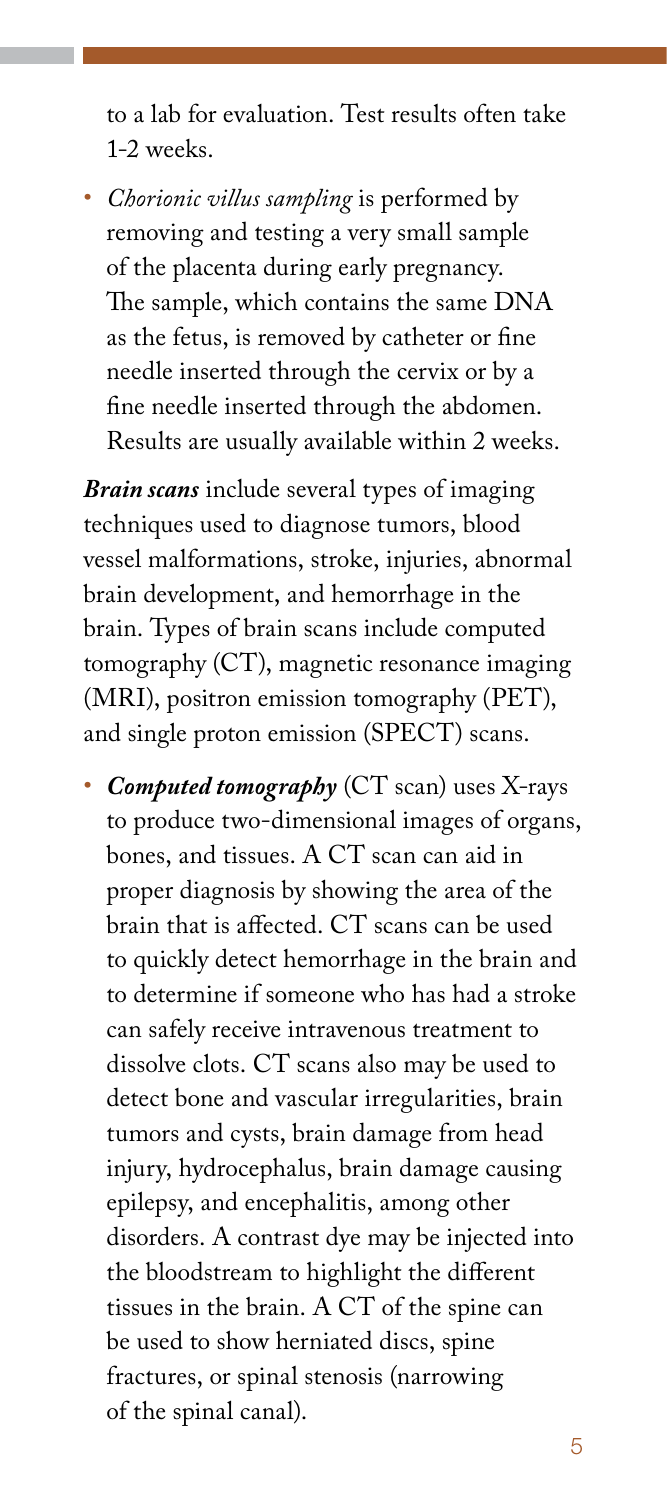CT scanning takes about 20 minutes and is usually done at an outpatient imaging center or in a hospital. The person lies on a special table that slides into a narrow, doughnut-shaped chamber. A sound system built into the chamber allows the person to communicate with the physician or technician. X-rays (ionizing radiation) are passed through the body at various angles and are detected by a computerized scanner. The data is processed and displayed as crosssectional images, or "slices," of the internal structure of the body or organ. Occasionally a light sedative may be given if the person is unable to lie still and pillows may be used to support and stabilize the head and body.

If a contrast dye is injected into a vein, the individual being scanned may feel a warm or cool sensation as the dye circulates through the bloodstream or may experience a slight metallic taste. CT scans are particularly useful in people who are unable to undergo MRI. Because CT uses X-rays, pregnant women should avoid the test because of potential harm to the fetus.

• *Magnetic resonance imaging* (MRI) uses computer-generated radio waves and a powerful magnetic field to produce detailed images of body tissues. Using different sequences of magnetic pulses, MRI can show anatomical images of the brain or spinal cord, measure blood flow, or reveal deposits of minerals such as iron. MRI is used to diagnose stroke, traumatic brain injury, brain and spinal cord tumors, inflammation, infection, vascular irregularities, brain damage associated with epilepsy, abnormally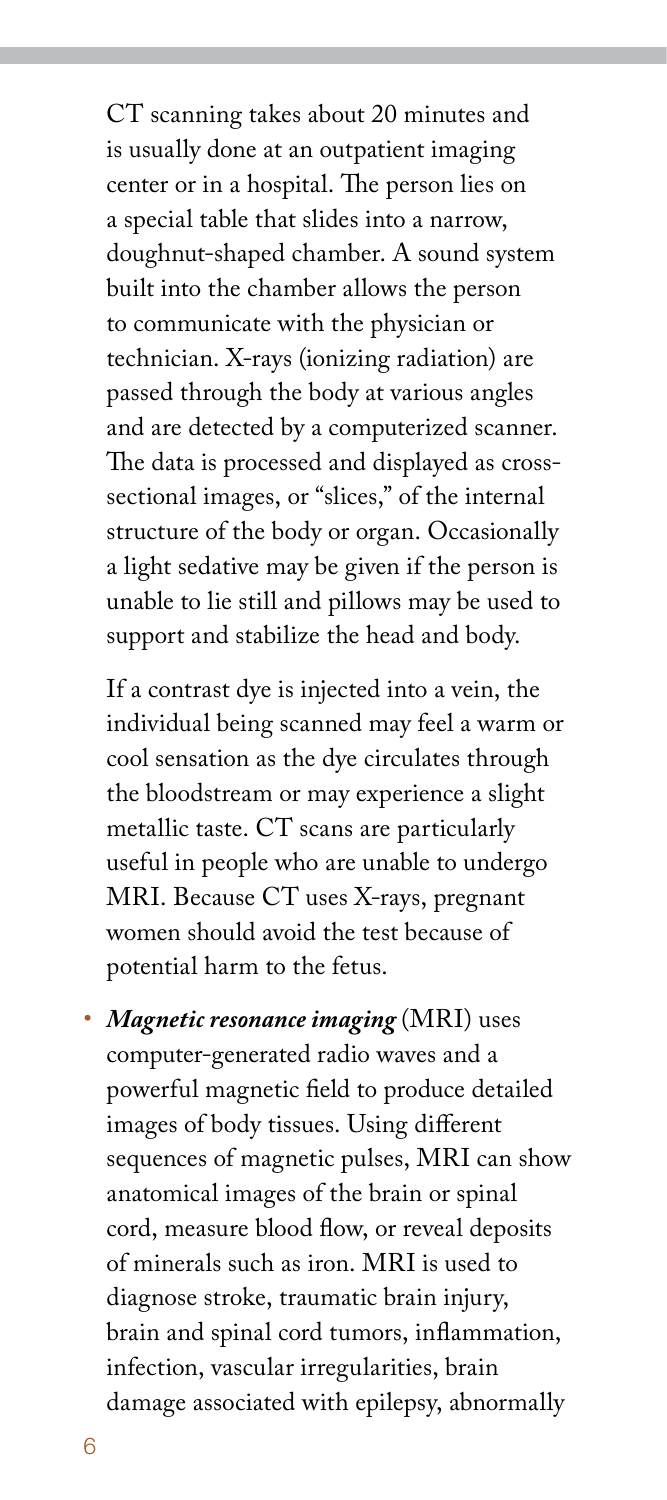developed brain regions, and some neurodegenerative disorders. MRI is also used to diagnose and monitor disorders such as multiple sclerosis. A contrast dye may be injected into the vein to enhance visibility of certain areas or tissues.

An MRI scanner consists of a tube surrounded by a very large cylindrical magnet. These scanners create a magnetic field around the body that's strong enough to temporarily realign water molecules in the tissues. Radio waves are then passed through the body to detect the shifting of molecules back to a random alignment. A computer then reconstructs a three-dimensional picture or a two-dimensional "slice" of the tissue being scanned. MRI can distinguish between bone, soft tissues, and fluid-filled spaces because of differences in water content and tissue properties. The individual lies on a special table that slides into the tube and will be asked to remove jewelry, eyeglasses, removable dental work, clothing with metal, and other items that might interfere with the magnetic imaging. The person may hear grating or knocking noises when the magnetic field direction is flipped. Earphones or earplugs can help block out the sounds. For brain MRI scans, a detector is placed over the head.

Due to the incredibly strong magnetic field generated by an MRI, people with implanted medical devices such as a pacemaker or infusion device generally should not have MRIs. In certain circumstances facilities may have equipment to temporarily stop and reset the implanted device's programming in order to allow MRI.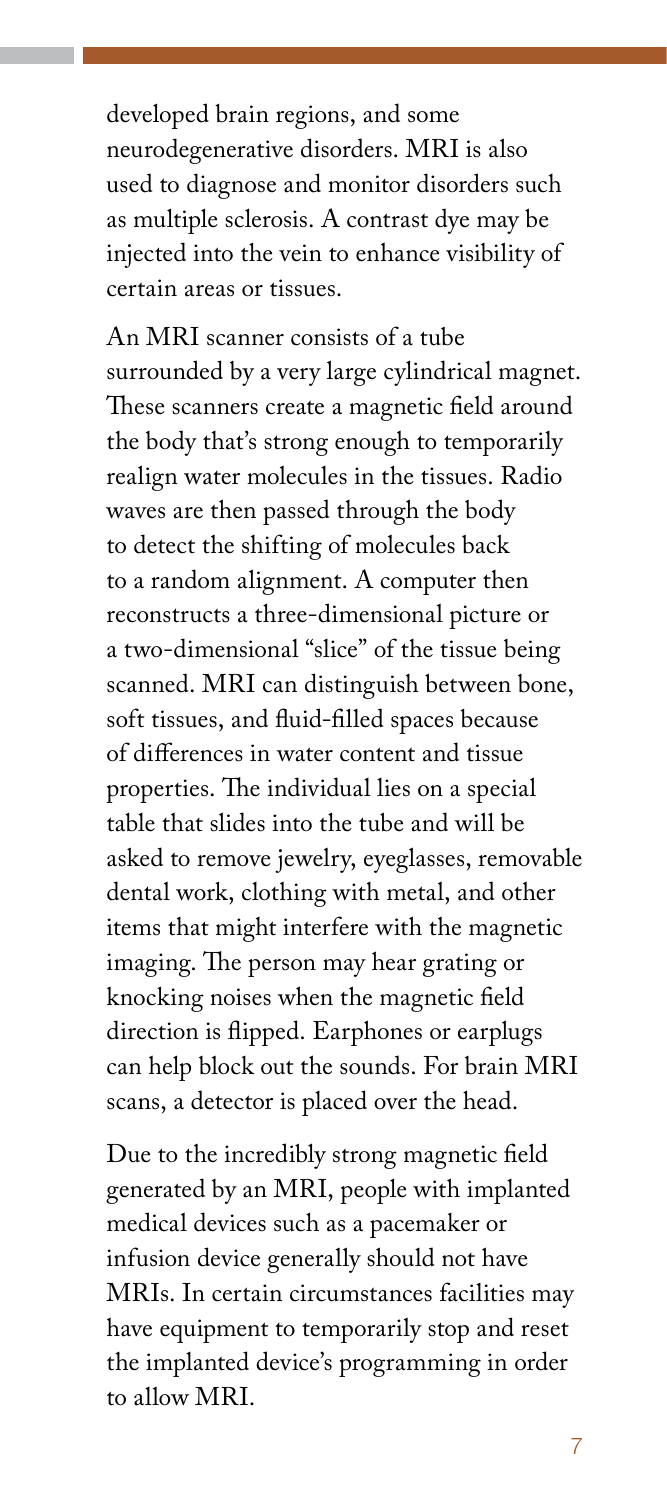Unlike CT scanning, MRI does not use ionizing radiation to produce images. The test is painless and risk-free, although people who are obese or claustrophobic may find it somewhat uncomfortable. Depending on the part(s) of the body to be scanned, MRI can take up to an hour to complete. Some centers use open MRI machines that do not completely surround the person being tested and are less confining. However, open MRI does not currently provide the same picture quality as standard MRI and some tests may not be available using this equipment.

Because people must remain still during the MRI, children may need to be sedated in order to be scanned. If intravenous contrast is required, people may first need a blood test to check kidney function because the contrast agent, called gadolinium, can increase the risk of a rare disease in people with advanced kidney disease.

A fetal MRI may be ordered when prenatal ultrasound reveals a possible problem with a fetus. Fetal MRI is considered safe for the baby because it does not require radiation or contrast dye.

*Functional MRI* (fMRI) uses the blood's magnetic properties to produce real-time images of blood flow to particular areas of the brain. fMRI can pinpoint areas of the brain that become active and show how long they stay active. This imaging process may be used to localize brain regions for language, motor function, or sensation prior to surgery for epilepsy. Researchers use fMRI to study head injury and degenerative disorders such as Alzheimer's disease.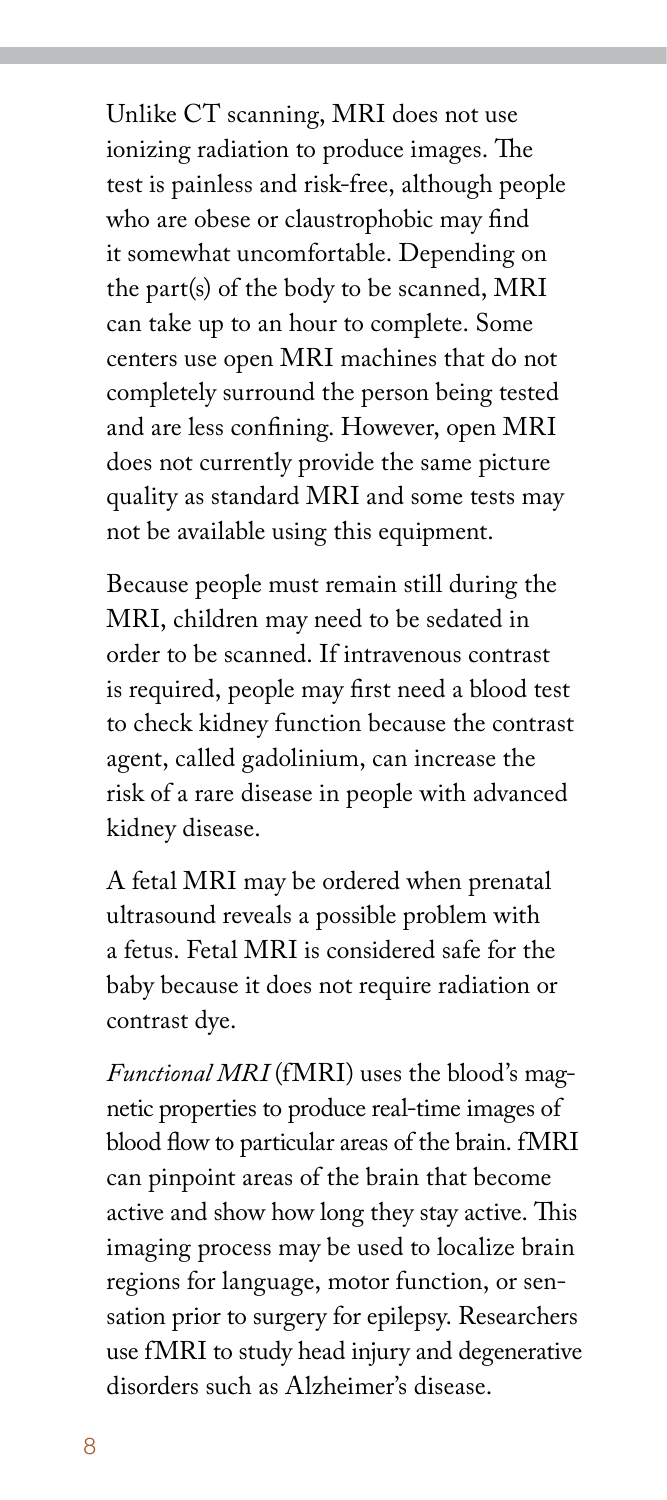- *Positron emission tomography* (PET) scans provide two- and three-dimensional pictures of brain activity by measuring radioactive isotopes that are injected into the bloodstream. PET scans of the brain are used to detect or highlight tumors and diseased tissue, show blood flow, and measure cellular and/or tissue metabolism. PET scans can be used to evaluate people who have epilepsy or certain memory disorders, and to show brain changes following injury. PET may be ordered as a follow-up to a CT or MRI scan to give the physician a greater understanding of specific areas of the brain that may be involved with problems. PET scans are performed by skilled technicians at highly sophisticated medical facilities in a hospital or at an outpatient testing facility. A low-level radioactive isotope, also called a tracer, is injected into the bloodstream and the tracer's uptake in the brain is measured. The person lies still while overhead sensors detect gamma rays in the body's tissues. A computer processes the information and displays it on a video monitor or on film. Using different compounds, more than one brain function can be traced simultaneously. PET is painless and uses small amounts of radioactivity. The length of test time depends on the part of the body to be scanned.
- *Single photon emission computed tomography* (SPECT) is a nuclear imaging test that can be used to evaluate certain brain functions. As with a PET scan, a radioactive isotope, or tracer, is injected intravenously into the body. A SPECT scan may be ordered as a follow-up to an MRI to diagnose tumors, infections, brain regions involved in seizures, degenerative spine disease, and stress fractures.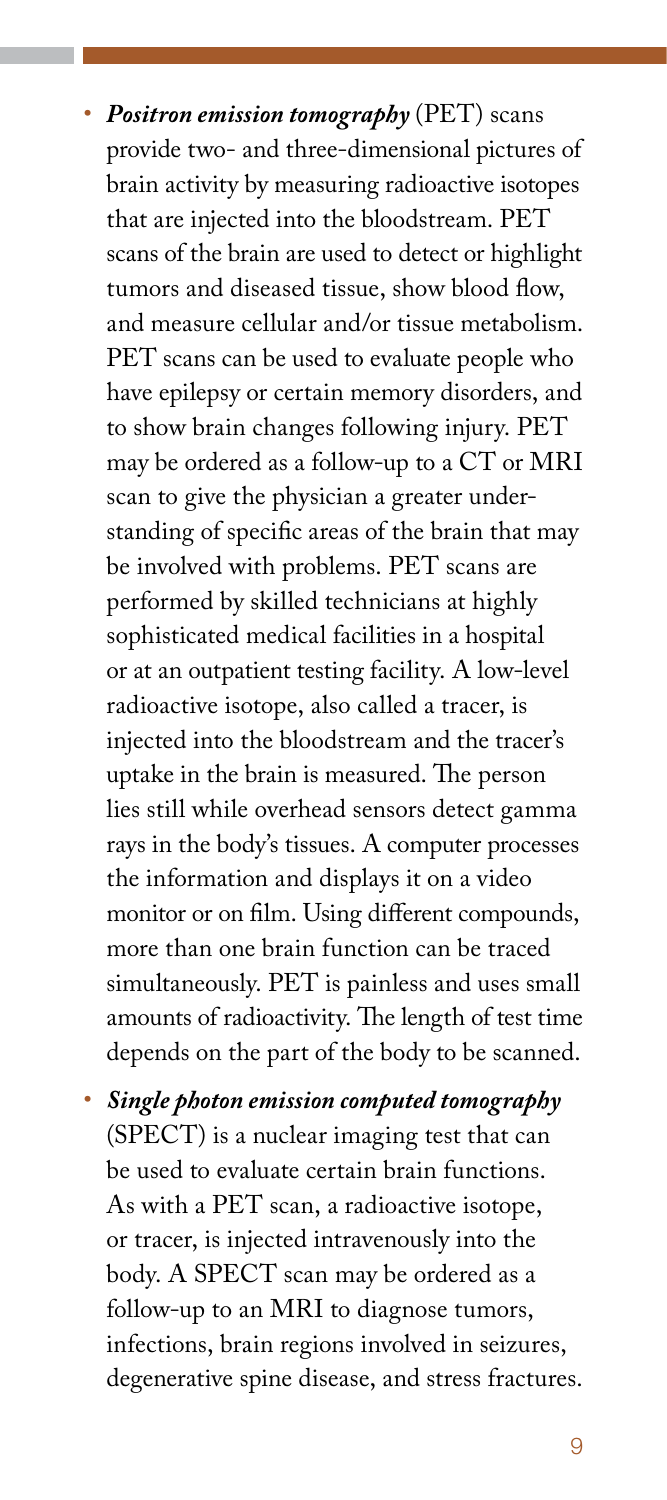A dopamine transporter imaging with singlephoton emission computed tomography (DaT-SPECT) scan can be used to help diagnose Parkinson disease. During a SPECT scan, the person lies on a table while a gamma camera rotates around the head and records where the radioisotope has traveled. That information is converted by computer into cross-sectional slices that are stacked to produce a detailed three-dimensional image of tracer within the brain. The test is performed at either an outpatient imaging center or a hospital.

### What are additional tests used to diagnose neurological disorders?

The following list of procedures—in alphabetical order—describes some of the other tests used to help diagnose a neurological condition.

*Angiography* is a test that involves injecting dye into the arteries or veins to detect blockage or narrowing. A *cerebral angiogram* can show narrowing or obstruction of an artery or blood vessel in the brain, head, or neck. It can determine the location and size of an aneurysm or vascular malformation. Angiograms are used in certain strokes where there is a possibility of unblocking the artery using a clot retriever. Angiograms can also show the blood supply of a tumor prior to surgery or embolectomy (surgical removal of a blood clot or other material that is blocking a blood vessel).

Angiograms are usually performed in a hospital outpatient or inpatient setting and may take up to 3 hours, followed by a 6- to 8-hour resting period. The person, wearing a hospital or imaging gown, lies on a table that is wheeled into the imaging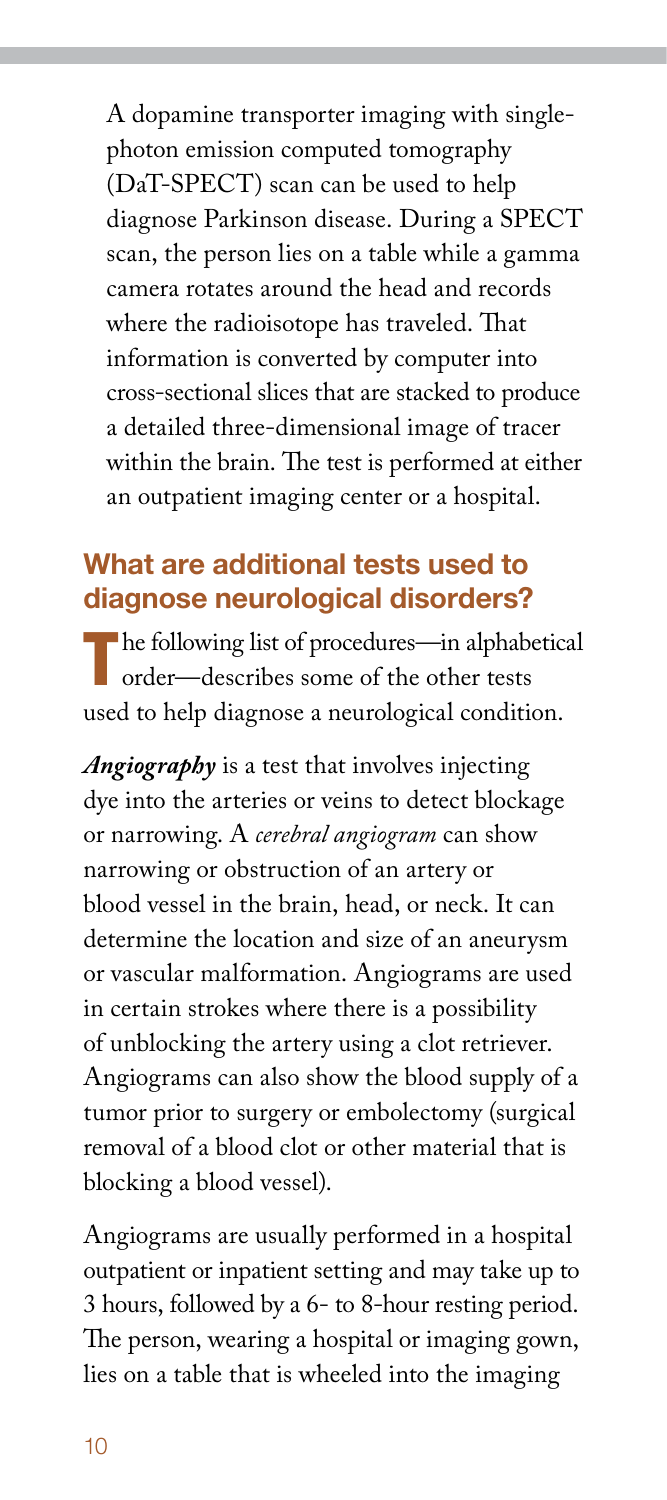area. A physician anesthetizes a small area of the leg near the groin and then inserts a catheter into a major artery located there. The catheter is threaded through the body and into an artery in the neck. Dye is injected and travels through the bloodstream into the head and neck. A series of x-rays is taken. The person may feel a warm to hot sensation or slight discomfort as the dye is released. In many situations, cerebral angiograms have been replaced by specialized MRI scans, called *MR angiograms* (MRA), or *CT angiograms*. A *spinal angiogram* is used to detect blockage of arteries or blood vessels malformations in the vessels to the spinal cord.

*Biopsy* involves the removal and examination of a small piece of tissue from the body. *Muscle* or *nerve biopsies* are used to diagnose neuromuscular disorders. A small sample of muscle or nerve is removed under local anesthetic (pain-relieving medication) and studied under a microscope. The muscle sample may be removed either surgically, through a slit made in the skin, or by needle biopsy, in which a thin hollow needle is inserted through the skin and into the muscle. A piece of the nerve may be removed through a small surgical incision near the ankle, or occasionally near the wrist. Muscle and nerve biopsies are usually performed in an outpatient testing facility. A *skin biopsy* can be used to measure small nerve fibers or to test for certain metabolic disorders. A small piece of skin is removed under local anesthesia, usually in an office setting. A *brain biopsy*, used to determine tumor type or certain infections, requires surgery to remove a small piece of the brain or tumor. A brain biopsy is an invasive procedure that carries its own risks.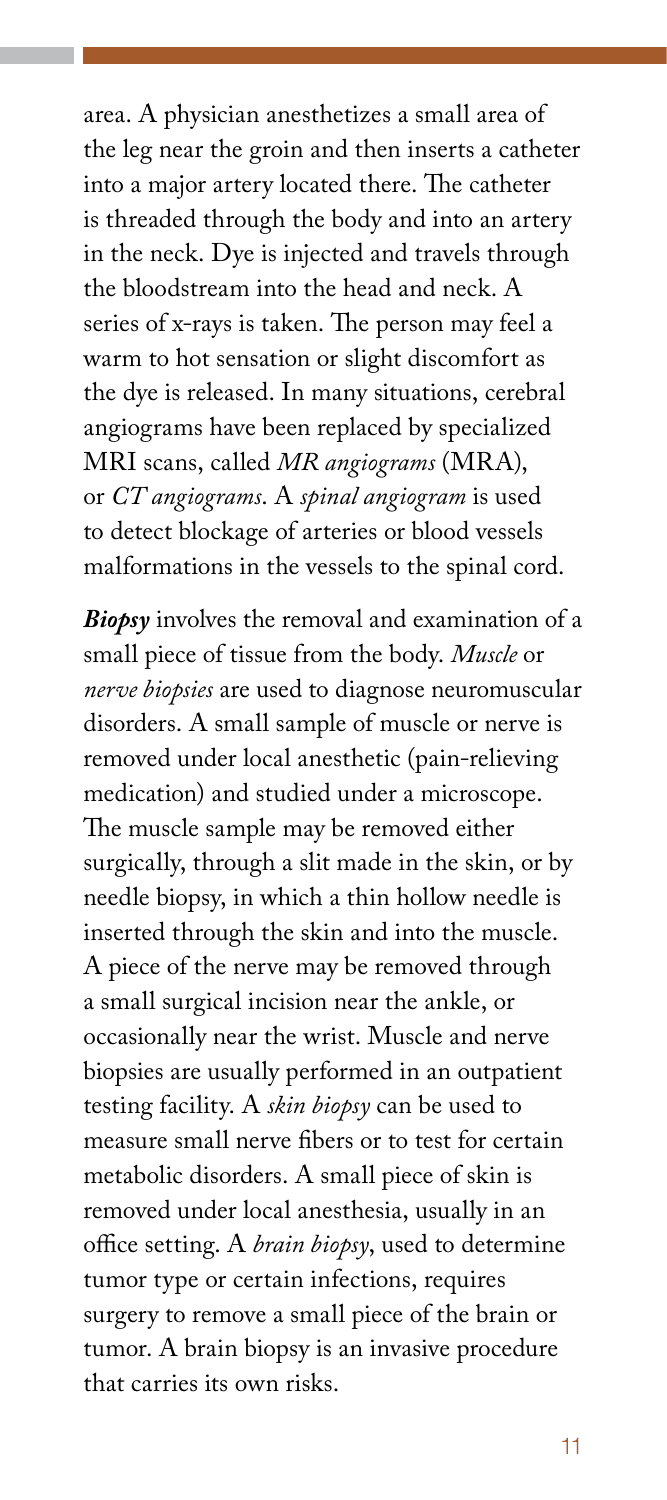*Cerebrospinal fluid analysis* involves the removal of a small amount of the fluid that surrounds the brain and spinal cord. The procedure is commonly called a *lumbar puncture* or *spinal tap*. The fluid is tested to detect evidence of brain hemorrhage, infection, multiple sclerosis, metabolic diseases, or other neurological conditions Pressure inside the skull can be measured to detect conditions such as a false brain tumor.

The lumbar puncture may be done as an inpatient or as an outpatient procedure. During the lumbar puncture the person will either lie on one side, with knees close to the chest, or lean forward while sitting on a table, bed, or massage chair. The perosn's back will be cleaned and injected with a local anesthetic. The injection may cause a slight stinging sensation. Once the anesthetic has taken effect, a special needle is inserted between the vertebrae into the spinal sac and a small amount of fluid (usually about three teaspoons) is withdrawn for testing. Most people will only feel a sensation of pressure as the needle is inserted. Generally, people are asked to lie flat for an hour or two to reduce the after-effect of headache. There is a small risk of nerve root injury or infection from a lumbar puncture. The procedure takes about 45 minutes.

*Electroencephalography*, or EEG, monitors the brain's electrical activity through the skull. EEG is used to help diagnose seizure disorders and metabolic, infectious, or inflammatory disorders that affect the brain's activity. EEGs are also used to evaluate sleep disorders, monitor brain activity when a person has been fully anesthetized or loses consciousness, and may be used to confirm brain death.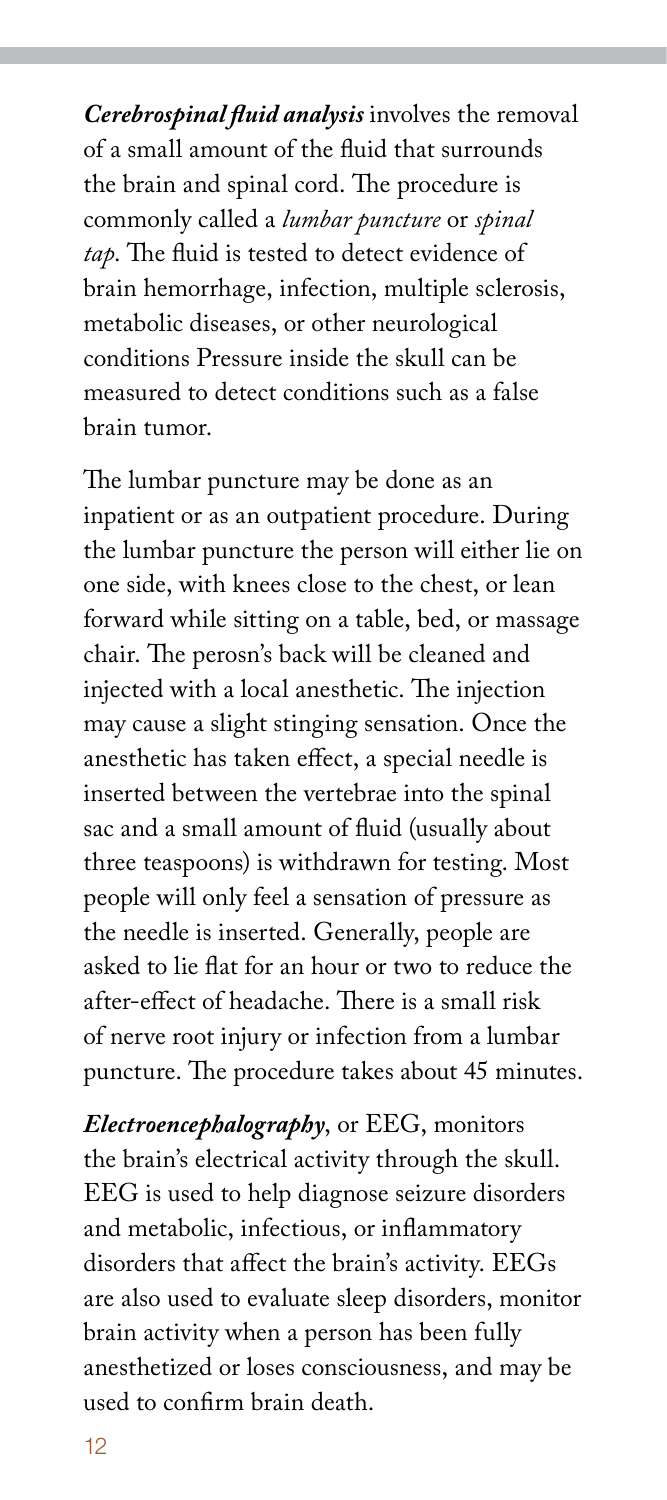This painless, risk-free test can be performed in a doctor's office or at a hospital or testing facility. A person being tested usually reclines in a chair or on a bed during the test. A series of cup-like electrodes are attached to the scalp with a special conducting paste. The electrodes are attached to wires (also called leads) that carry the electrical signals of the brain to a machine. During an EEG recording session, a variety of external stimuli, including bright or flashing lights, noise or certain drugs may be given. Individuals may be asked to open and close their eyes, or to change their breathing patterns. Changes in brain wave patterns are transmitted to an EEG machine or computer. An EEG test usually takes about an hour. Testing for certain disorders requires performing an EEG during sleep, which takes at least 3 hours.

In people undergoing evaluation for epilepsy surgery, electrodes may be inserted through a surgical opening in the skull to reduce signal interference. This is called an intracranial EEG. People typically remain in a hospital epilepsy monitoring unit while implanted electrodes are in place. During this time, the brain is monitored for seizures in order to determine where the seizures originate. People may also be asked to perform certain types of tasks (e.g., reading, speaking, or certain limited motor activities) so that the EEG can be used to identify brain regions that are important for normal function.

*Electromyography*, or EMG, is used to diagnose nerve and muscle disorders, spinal nerve root compression, and motor neuron disorders such as amyotrophic lateral sclerosis. EMG records the electrical activity in the muscles. Muscles develop abnormal electrical signals when there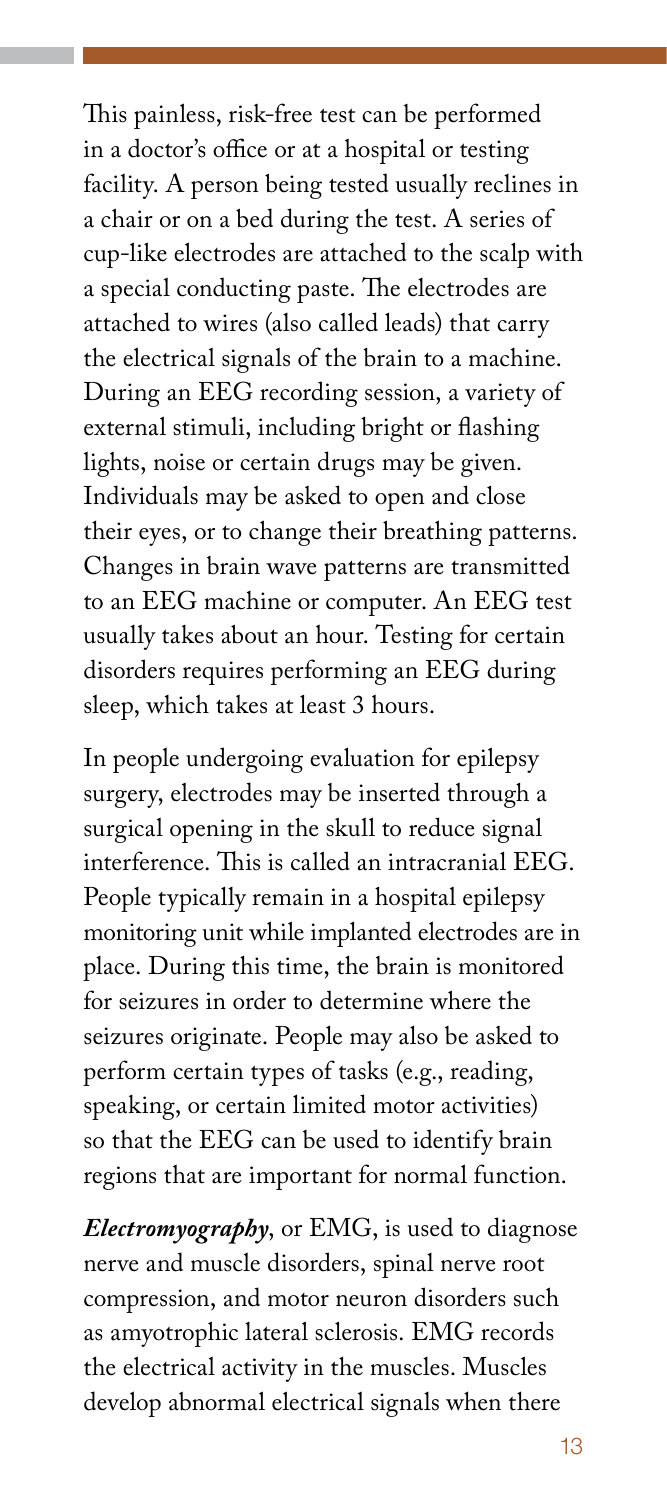is nerve or muscle damage. During an EMG, very fine needles or wires are inserted into a muscle to assess changes in electrical signals at rest and during movement. The needles are attached through wires to an EMG machine. Testing may take place in a doctor's office or clinic and lasts an hour or longer, depending on the number of muscles and nerves to be tested. Because of a slight risk of bruising or bleeding, people will be asked if they are on aspirin or blood thinners. Most people find this test to be somewhat uncomfortable.

An EMG is usually done in conjunction with a *nerve conduction study* (NCS). An NCS measures the nerve's ability to send a signal, as well as the speed (nerve conduction velocity) and size of the nerve signal. A set of recording electrodes is taped to the skin over the muscles or skin. Wires connect the electrodes to an EMG machine. A small electrical pulse (similar to the sensation of static electricity) is given on the skin a short distance away to stimulate the nerve to the muscle or skin. The electrical signal is viewed on the EMG machine. The physician then reviews the response to verify any nerve damage or muscle disease. There is minimal discomfort and no risk associated with this test.

*Electronystagmography* (ENG) describes a group of tests used to diagnose involuntary eye movement, dizziness, and balance disorders. The test is performed at a clinic or imaging center. Small electrodes are taped on the skin around the eyes to record eye movements. If infrared photography is used in place of electrodes, the person being tested wears special goggles that help record the information. Both versions of the test are painless and risk-free.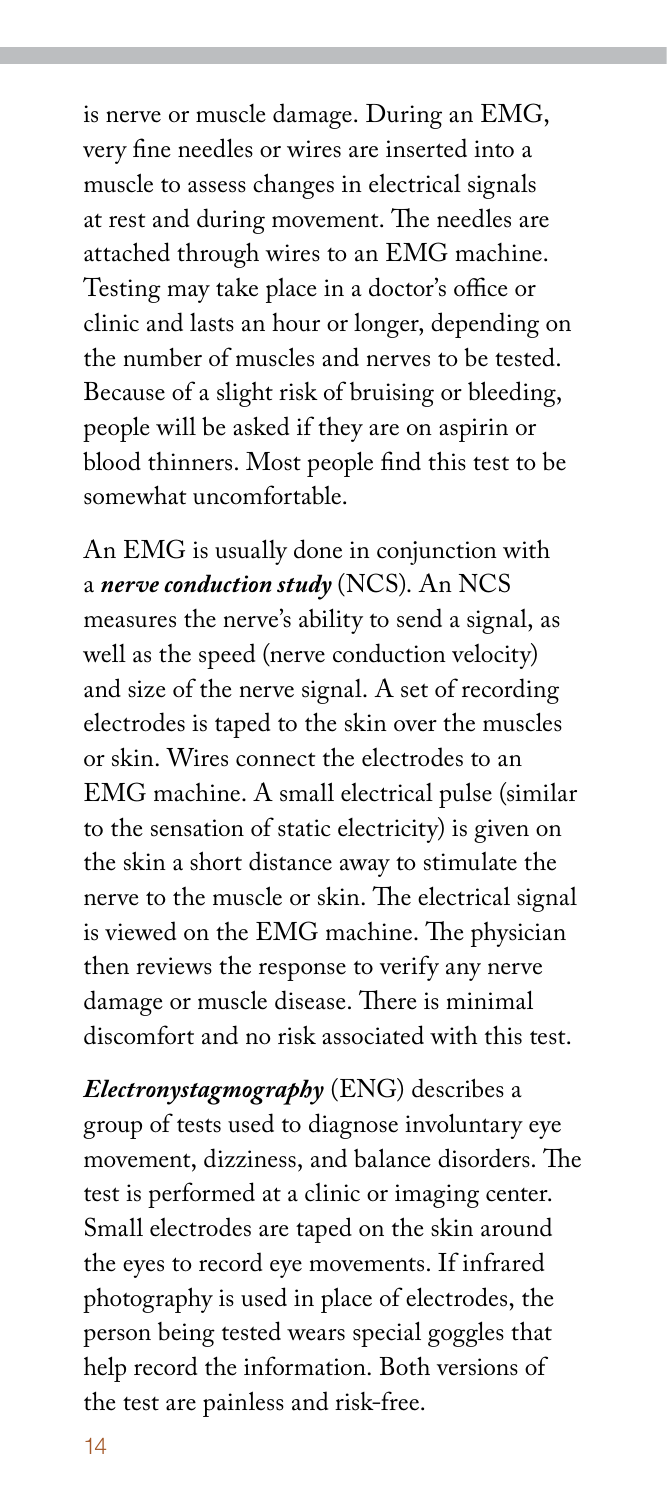*Evoked potentials*, also called evoked response, measure the electrical signals to the brain generated by hearing, touch, or sight. Evoked potentials are used to test sight and hearing (especially in infants and young children) and can help diagnose such neurological conditions as multiple sclerosis, spinal cord injury, and acoustic neuroma (small tumors of the acoustic nerve). Evoked potentials are also used to monitor brain activity among coma patients, and confirm brain death.

Testing may take place in a doctor's office or hospital setting. One set of electrodes is attached to the person's scalp with conducting paste. The electrodes measure the brain's electrical response to stimuli. A machine records the amount of time it takes for impulses generated by stimuli to reach the brain.

- *Auditory evoked potentials* (also called brain stem auditory evoked response) can assess hearing loss and damage to the acoustic nerve and auditory pathways in the brain stem, and detect acoustic neuromas. The person being tested sits in a soundproof room and wears headphones. Clicking sounds are delivered one at a time to one ear while a masking sound is sent to the other ear. Each ear is usually tested twice, and the entire procedure takes about 45 minutes.
- *Visual evoked potentials* detect loss of vision from optic nerve damage (for example from multiple sclerosis). The person sits close to a screen and is asked to focus on the center of a shifting checkerboard pattern. One eye is tested at a time. Each eye is usually tested twice. Testing takes 30-45 minutes.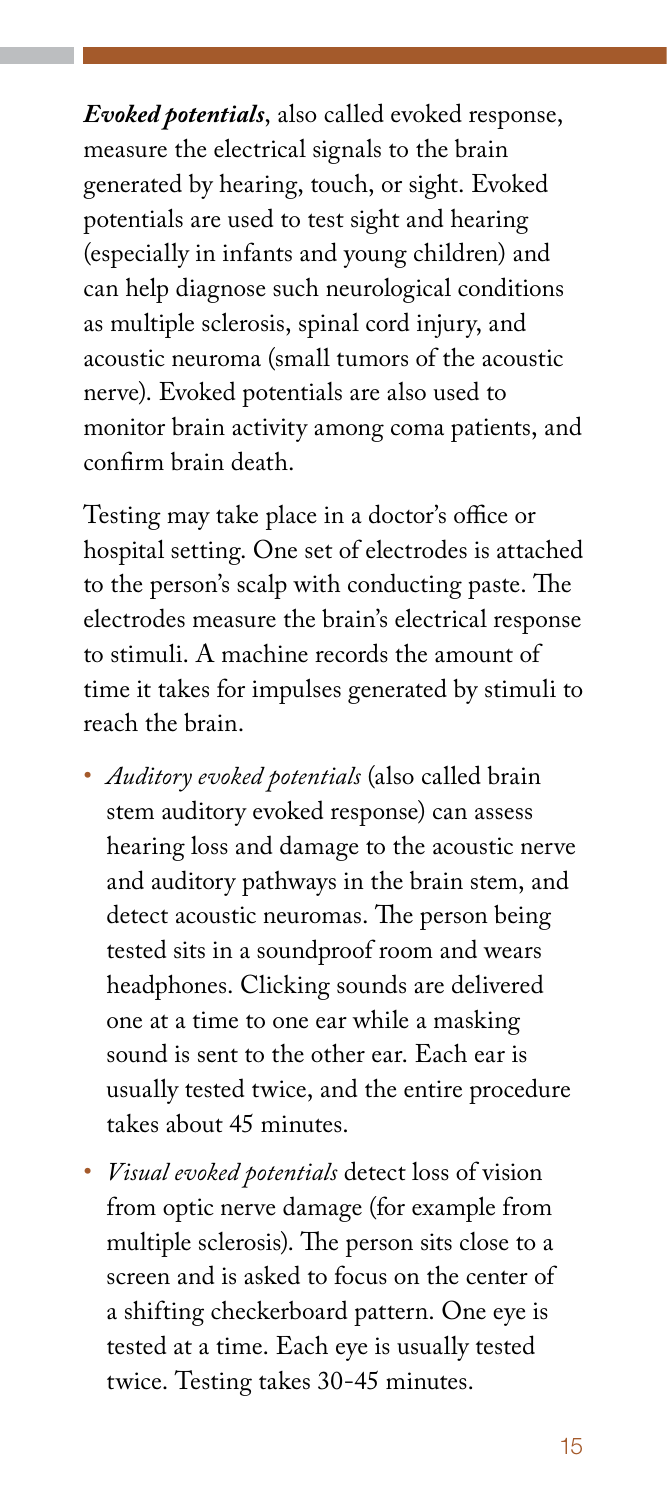• *Somatosensory evoked potentials* (SSEPs) measure responses from electrical stimuli to the nerves. In addition to electrodes on the scalp, electrodes are pasted to the arms, leg, and back to measure the signal as it travels from the peripheral nerves to the brain. Tiny electrical shocks are delivered by electrodes pasted to the skin over a nerve in an arm or leg. SSEPs may be used to help diagnose multiple sclerosis, spinal cord compression or injury, and certain metabolic or degenerative diseases. SSEP tests usually take longer than an hour.

*Myelography* involves the injection of contrast dye into the spinal canal to enhance imaging of the spine, by CT or by X-ray. *Myelograms* have mostly been replaced by MRI, but may be used in special situations. For example, myelograms may be used to diagnose tumors of the spine or spinal cord or spinal cord compression from herniated discs or fractures. The procedure takes about 60 minutes and can be performed as an outpatient procedure. Following an injection of anesthesia to a site between two vertebrae in the lower back, a small amount of the cerebrospinal fluid is removed by spinal tap (see *cerebrospinal fluid analysis*, above). Contrast dye is injected into the spinal canal and a CT scan or a series of x-rays is taken. People may experience some pain during the spinal tap as well as headache following the spinal tap. There is a slight risk of fluid leakage or allergic reaction to the dye.

A *polysomnogram* measures brain and body activity during sleep. It is performed over one or more nights at a sleep center. Electrodes are pasted or taped to the person's scalp, eyelids, and/or chin. Throughout the night and during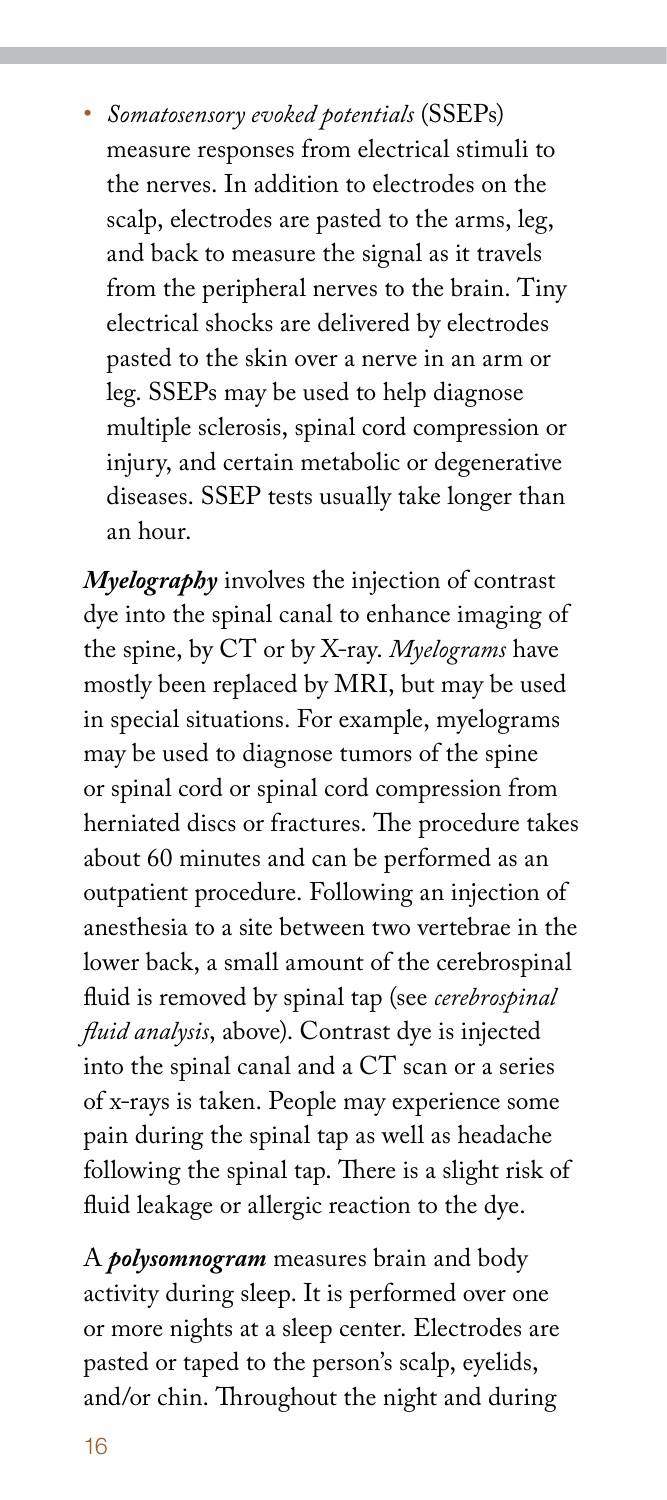the various wake/sleep cycles, the electrodes record brain waves, eye movement, breathing, leg and skeletal muscle activity, blood pressure, and heart rate. The person may be videotaped to note any movement during sleep. Results are then used to identify any characteristic patterns of sleep disorders, including restless legs syndrome, periodic limb movement disorder, insomnia, and breathing disorders such as sleep apnea. Polysomnograms are noninvasive, painless, and risk-free.

*Thermography* (also known as digital infrared thermal imaging) uses infrared sensing devices to measure small temperature changes and thermal abnormalities between the two sides of the body or within a specific organ. Some scientists question its use in diagnosing neurological disorders. It may be used to evaluate complex regional pain syndromes and certain peripheral nerve disorders, and nerve root compression. It is performed at a specialized imaging center, using infrared light recorders to take pictures of the body. The information is converted into a computergenerated two-dimensional picture of abnormally cold or hot areas indicated by color or shades of black and white. Thermography does not use radiation and is safe, risk-free, and noninvasive.

*Ultrasound imaging*, also called ultrasonography, uses high-frequency sound waves to obtain images inside the body. During an ultrasound examination, the person lies on a table or reclines in an examination chair. A jelly-like lubricant is applied to the bare skin and a transducer, which both sends and receives high-frequency sound waves, is passed over the body. The sound wave echoes are recorded and displayed as a computergenerated real-time visual image of the structure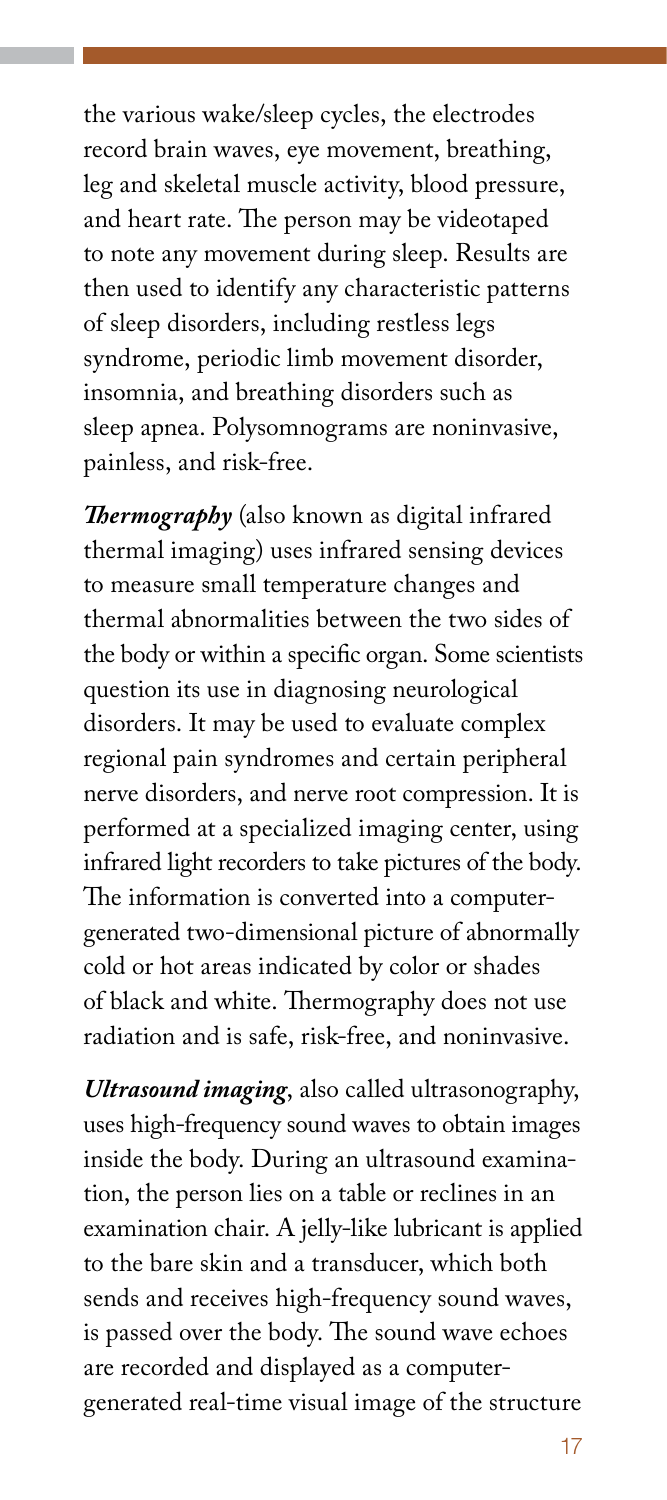or tissue being examined. Ultrasound is painless, noninvasive, and risk-free. The test is performed on an outpatient basis and takes between 15 and 30 minutes to complete.

Ultrasound can be used to assess changes in the anatomy of soft tissues, including muscle and nerve. It is more effective than an x-ray in displaying soft tissue changes, such as tears in ligaments or soft tissue masses. In pregnant women, ultrasound can suggest the diagnosis of conditions such as chromosomal disorders in the fetus. The ultrasound creates a picture of the fetus and the placenta. Ultrasound also may be used in newborns to diagnose hydrocephalus (build-up of cerebrospinal fluid in the brain) or hemorrhage.

- *Carotid doppler ultrasound* is used to measure flow in arteries and blood vessels in the neck.
- *Transcranial Doppler ultrasound* is used to view blood flow in certain arteries and blood vessels inside the skull. Carotid dopplers and transcranial dopplers are used to assess the risk of stroke.
- *Duplex ultrasound* refers to ultrasound studies that are combined with anatomical ultrasound.

*X-rays* of a person's chest and skull may be taken as part of a neurological work-up. X-rays can be used to view any part of the body, such as a joint or major organ system. In a conventional x-ray*,* a concentrated burst of low-dose ionized radiation passes through the body and onto a photographic plate. Since calcium in bones absorbs x-rays more easily than soft tissue or muscle, the bony structure appears white on the film. Any vertebral misalignment or fractures can be seen within minutes. Tissue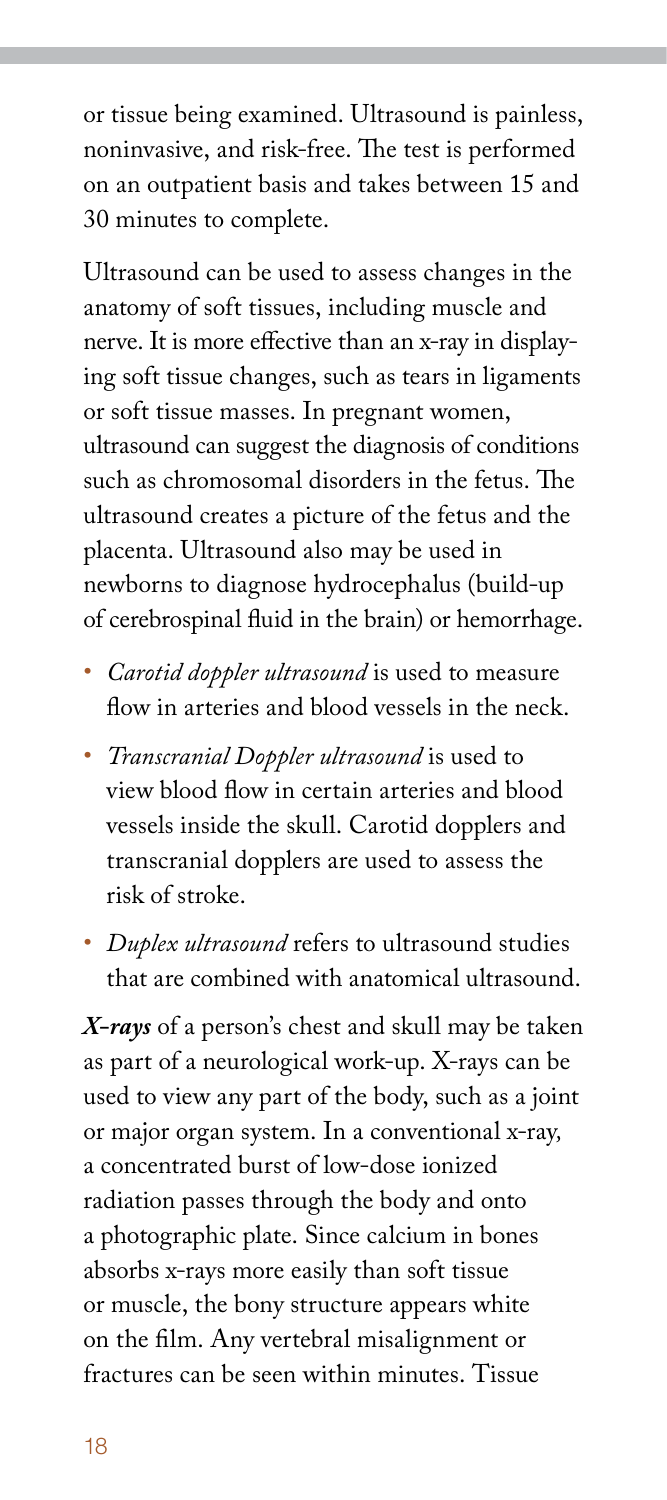masses such as injured ligaments or a bulging disc are not visible on conventional x-rays. This fast, noninvasive, painless procedure is usually performed in a doctor's office or at a clinic.

*Fluoroscopy* is a type of x-ray that uses a continuous or pulsed beam of low-dose radiation to produce continuous images of a body part in motion. The fluoroscope (x-ray tube) is focused on the area of interest and pictures are either videotaped or sent to a monitor for viewing. Fluoroscopy is used to evaluate swallowing and can be used for other procedures, such as a lumbar puncture, angiogram for clot removal, or myelogram.

### What lies ahead?

Constitute funded by the National Institute of Neurological Disorders and Stroke seek to develop additional and improved screening methods to more accurately and quickly confirm a specific diagnosis and investigate other factors that might contribute to disease. Technological advances in imaging will allow researchers to better see inside the body, at less risk to the person. These diagnostics and procedures will continue to be important clinical research tools for confirming a neurological disorder, charting disease progression, and monitoring therapeutic effect.

More information about neurological diagnostics is available from the following organizations:

## **American Association of Neurological Surgeons**

5550 Meadowbrook Drive Rolling Meadows, IL 60008 847-378-0500 888-566-2267 [www.aans.org](http://www.aans.org)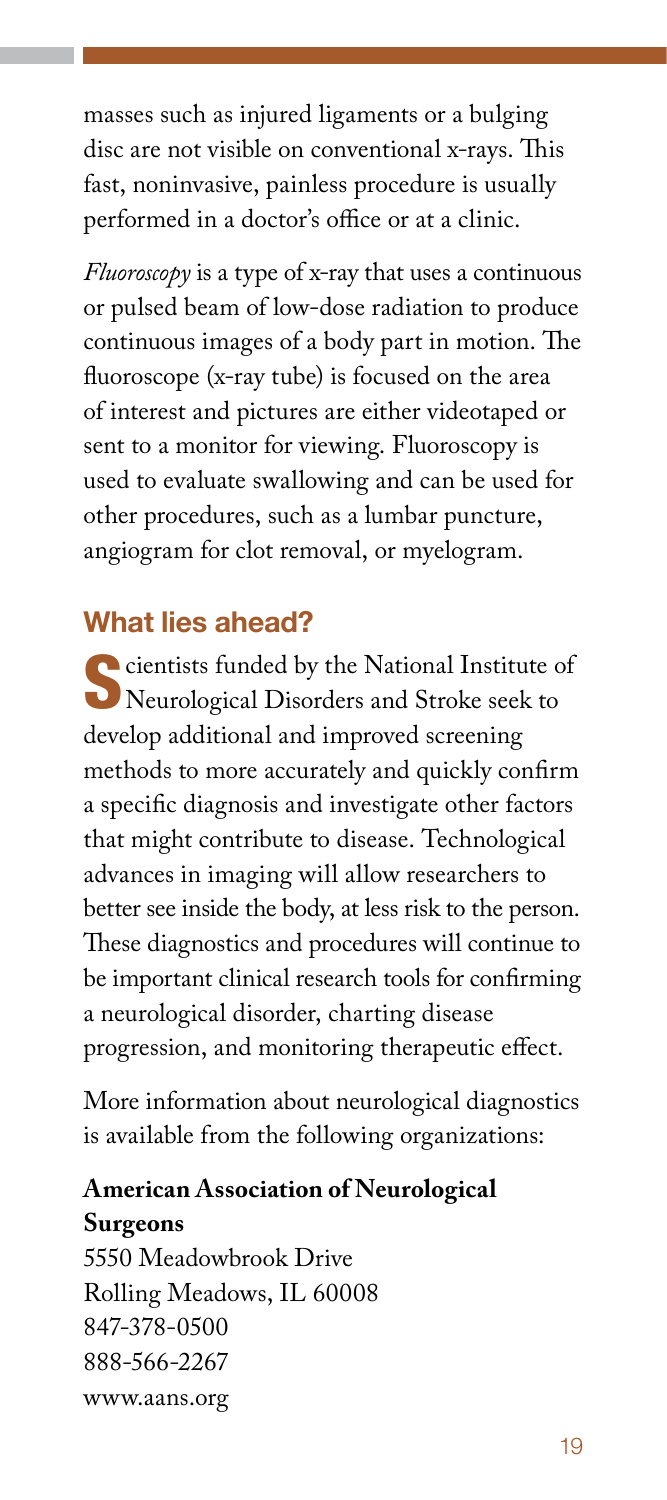### **American College of Radiology**

1891 Preston White Drive Reston, VA 20191-4397 703-648-8900 [www.acr.org](http://www.acr.org)

### **Radiological Society of North America**

820 Jorie Boulevard, Suite 200 Oak Brook, IL 60523-2251 630-571-2670 Patient information: [www.radiologyinfo.org](http://www.radiologyinfo.org) [www.rsna.org](http://www.rsna.org)

### **National Library of Medicine**

National Institutes of Health 8600 Rockville Pike Bethesda, MD 20894 301-496-6308 [www.nlm.nih.gov](http://www.nlm.nih.gov)

For information on specific neurological disorders or research programs funded by the National Institute of Neurological Disorders and Stroke, contact the Institute's Brain Resources and Information Network (BRAIN) at:

### **BRAIN**

P.O. Box 5801 Bethesda, Maryland 20824 301-496-5751 800-352-9424 [www.ninds.nih.gov](http://www.ninds.nih.gov)